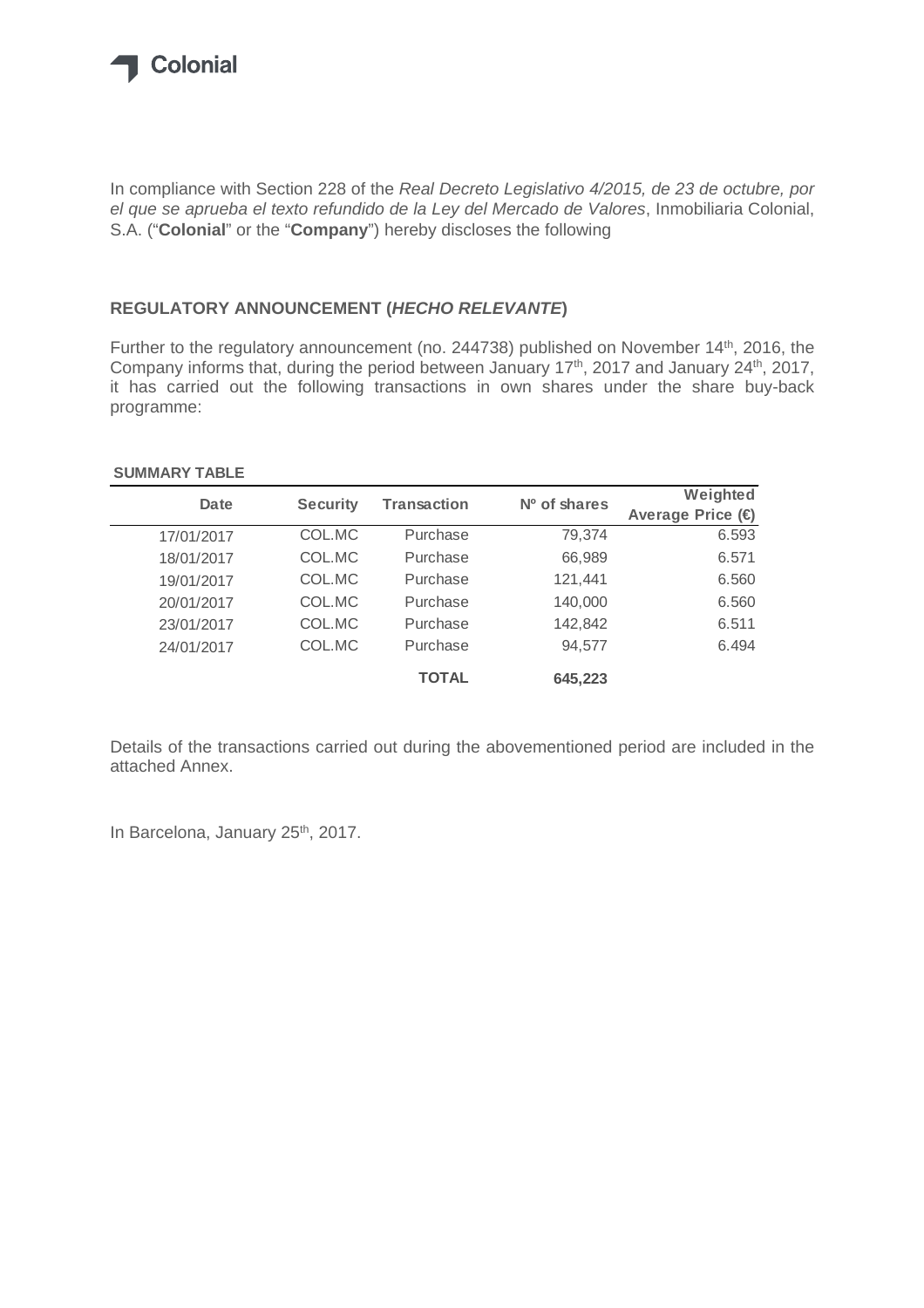## **T** Colonial

## **ANNEX**

| Date       | <b>Security</b> | Transaction | Nº of shares | Price $\textcircled{\textcircled{\textcirc}}$ | Intermediary        |
|------------|-----------------|-------------|--------------|-----------------------------------------------|---------------------|
| 17/01/2017 | COL.MC          | Purchase    | 1,510        | 6.618                                         | Renta 4 Banco, S.A  |
| 17/01/2017 | COL.MC          | Purchase    | 1,411        | 6.619                                         | Renta 4 Banco, S.A  |
| 17/01/2017 | COL.MC          | Purchase    | 11,067       | 6.578                                         | Renta 4 Banco, S.A  |
| 17/01/2017 | COL.MC          | Purchase    | 915          | 6.584                                         | Renta 4 Banco, S.A  |
| 17/01/2017 | COL.MC          | Purchase    | 2,868        | 6.581                                         | Renta 4 Banco, S.A  |
| 17/01/2017 | COL.MC          | Purchase    | 579          | 6.589                                         | Renta 4 Banco, S.A  |
| 17/01/2017 | COL.MC          | Purchase    | 1,242        | 6.585                                         | Renta 4 Banco, S.A  |
| 17/01/2017 | COL.MC          | Purchase    | 1,332        | 6.586                                         | Renta 4 Banco, S.A  |
| 17/01/2017 | COL.MC          | Purchase    | 2,886        | 6.585                                         | Renta 4 Banco, S.A  |
| 17/01/2017 | COL.MC          | Purchase    | 2,970        | 6.587                                         | Renta 4 Banco, S.A  |
| 17/01/2017 | COL.MC          | Purchase    | 5,027        | 6.587                                         | Renta 4 Banco, S.A  |
| 17/01/2017 | COL.MC          | Purchase    | 4,539        | 6.589                                         | Renta 4 Banco, S.A  |
| 17/01/2017 | COL.MC          | Purchase    | 1,032        | 6.593                                         | Renta 4 Banco, S.A  |
| 17/01/2017 | COL.MC          | Purchase    | 1,346        | 6.593                                         | Renta 4 Banco, S.A  |
| 17/01/2017 | COL.MC          | Purchase    | 3,017        | 6.594                                         | Renta 4 Banco, S.A  |
| 17/01/2017 | COL.MC          | Purchase    | 3,807        | 6.597                                         | Renta 4 Banco, S.A  |
| 17/01/2017 | COL.MC          | Purchase    | 1,315        | 6.600                                         | Renta 4 Banco, S.A  |
| 17/01/2017 | COL.MC          | Purchase    | 800          | 6.604                                         | Renta 4 Banco, S.A  |
| 17/01/2017 | COL.MC          | Purchase    | 2,439        | 6.603                                         | Renta 4 Banco, S.A  |
| 17/01/2017 | COL.MC          | Purchase    | 1,507        | 6.607                                         | Renta 4 Banco, S.A  |
| 17/01/2017 | COL.MC          | Purchase    | 2,466        | 6.606                                         | Renta 4 Banco, S.A  |
| 17/01/2017 | COL.MC          | Purchase    | 1,504        | 6.609                                         | Renta 4 Banco, S.A  |
| 17/01/2017 | COL.MC          | Purchase    | 997          | 6.563                                         | Renta 4 Banco, S.A  |
| 17/01/2017 | COL.MC          | Purchase    | 1,516        | 6.610                                         | Renta 4 Banco, S.A  |
| 17/01/2017 | COL.MC          | Purchase    | 1,229        | 6.568                                         | Renta 4 Banco, S.A  |
| 17/01/2017 | COL.MC          | Purchase    | 3,005        | 6.610                                         | Renta 4 Banco, S.A  |
| 17/01/2017 | COL.MC          | Purchase    | 943          | 6.573                                         | Renta 4 Banco, S.A  |
| 17/01/2017 | COL.MC          | Purchase    | 3,908        | 6.611                                         | Renta 4 Banco, S.A  |
| 17/01/2017 | COL.MC          | Purchase    | 1,020        | 6.577                                         | Renta 4 Banco, S.A  |
| 17/01/2017 | COL.MC          | Purchase    | 2,122        | 6.613                                         | Renta 4 Banco, S.A  |
| 17/01/2017 | COL.MC          | Purchase    | 3,025        | 6.577                                         | Renta 4 Banco, S.A  |
| 17/01/2017 | COL.MC          | Purchase    | 3,861        | 6.613                                         | Renta 4 Banco, S.A  |
| 17/01/2017 | COL.MC          | Purchase    | 780          | 6.583                                         | Renta 4 Banco, S.A  |
| 17/01/2017 | COL.MC          | Purchase    | 1,389        | 6.617                                         | Renta 4 Banco, S.A  |
| 18/01/2017 | COL.MC          | Purchase    | 4,582        | 6.551                                         | Renta 4 Banco, S.A  |
| 18/01/2017 | COL.MC          | Purchase    | 914          | 6.589                                         | Renta 4 Banco, S.A  |
| 18/01/2017 | COL.MC          | Purchase    | 3,018        | 6.554                                         | Renta 4 Banco, S.A  |
| 18/01/2017 | COL.MC          | Purchase    | 1,154        | 6.588                                         | Renta 4 Banco, S.A  |
| 18/01/2017 | COL.MC          | Purchase    | 1,048        | 6.559                                         | Renta 4 Banco, S.A  |
| 18/01/2017 | COL.MC          | Purchase    | 1,475        | 6.591                                         | Renta 4 Banco, S.A. |
| 18/01/2017 | COL.MC          | Purchase    | 1,515        | 6.561                                         | Renta 4 Banco, S.A  |
| 18/01/2017 | COL.MC          | Purchase    | 1,511        | 6.600                                         | Renta 4 Banco, S.A  |
| 18/01/2017 | COL.MC          | Purchase    | 1,997        | 6.561                                         | Renta 4 Banco, S.A  |
| 18/01/2017 | COL.MC          | Purchase    | 1,515        | 6.603                                         | Renta 4 Banco, S.A  |
| 18/01/2017 | COL.MC          | Purchase    | 5,714        | 6.560                                         | Renta 4 Banco, S.A  |
| 18/01/2017 | COL.MC          | Purchase    | 1,501        | 6.607                                         | Renta 4 Banco, S.A  |
| 18/01/2017 | COL.MC          | Purchase    | 3,114        | 6.562                                         | Renta 4 Banco, S.A  |
| 18/01/2017 | COL.MC          | Purchase    | 4,807        | 6.563                                         | Renta 4 Banco, S.A  |
| 18/01/2017 | COL.MC          | Purchase    | 2,070        | 6.565                                         | Renta 4 Banco, S.A  |
| 18/01/2017 | COL.MC          | Purchase    | 1,509        | 6.566                                         | Renta 4 Banco, S.A  |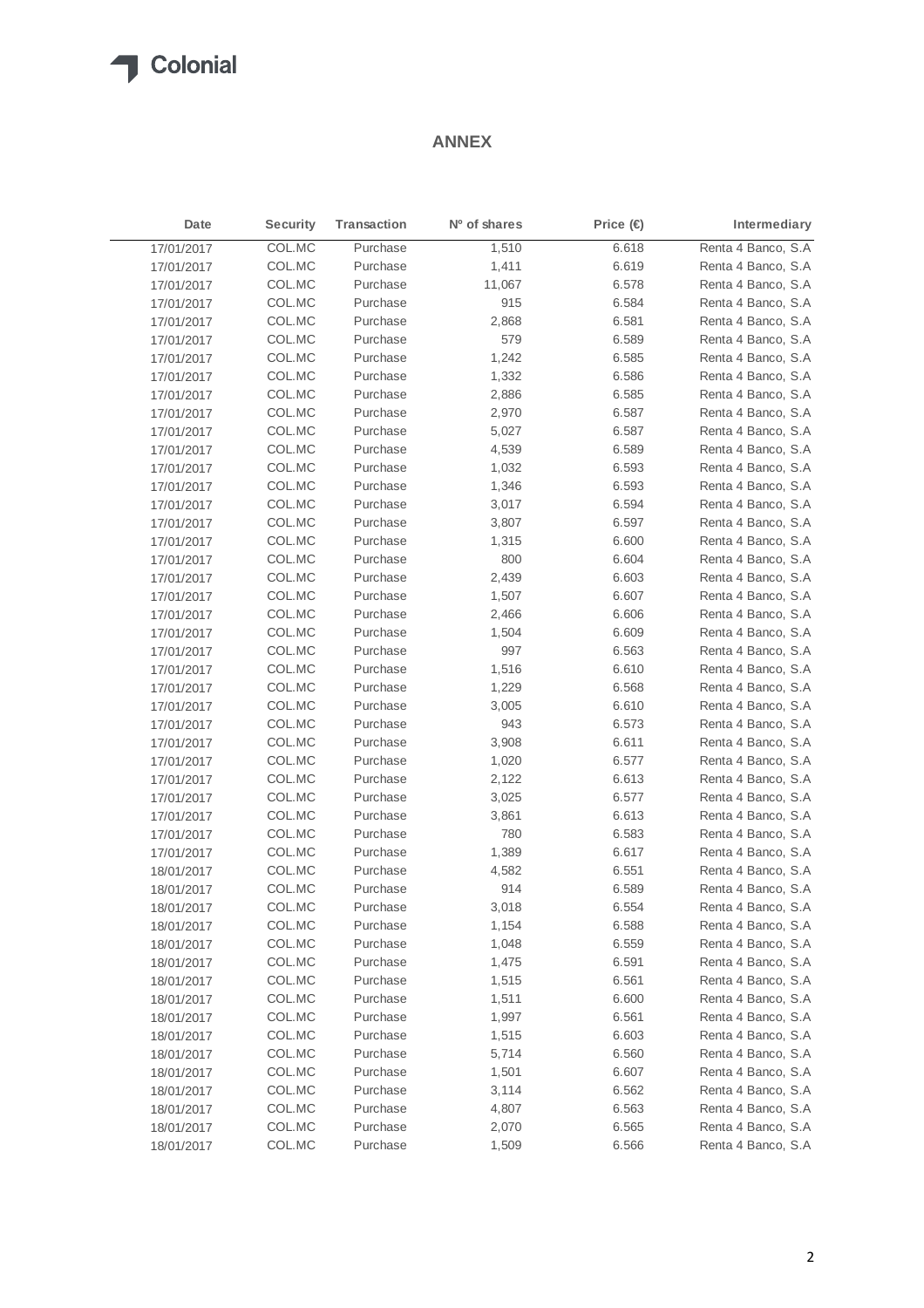

| Date       | <b>Security</b> | <b>Transaction</b> | Nº of shares | Price (€ | Intermediary        |
|------------|-----------------|--------------------|--------------|----------|---------------------|
| 18/01/2017 | COL.MC          | Purchase           | 453          | 6.571    | Renta 4 Banco, S.A  |
| 18/01/2017 | COL.MC          | Purchase           | 2,042        | 6.568    | Renta 4 Banco, S.A. |
| 18/01/2017 | COL.MC          | Purchase           | 296          | 6.576    | Renta 4 Banco, S.A  |
| 18/01/2017 | COL.MC          | Purchase           | 974          | 6.572    | Renta 4 Banco, S.A  |
| 18/01/2017 | COL.MC          | Purchase           | 1,553        | 6.572    | Renta 4 Banco, S.A  |
| 18/01/2017 | COL.MC          | Purchase           | 2,237        | 6.572    | Renta 4 Banco, S.A  |
| 18/01/2017 | COL.MC          | Purchase           | 649          | 6.578    | Renta 4 Banco, S.A  |
| 18/01/2017 | COL.MC          | Purchase           | 3,871        | 6.573    | Renta 4 Banco, S.A  |
| 18/01/2017 | COL.MC          | Purchase           | 1,309        | 6.576    | Renta 4 Banco, S.A  |
| 18/01/2017 | COL.MC          | Purchase           | 489          | 6.583    | Renta 4 Banco, S.A. |
| 18/01/2017 | COL.MC          | Purchase           | 1,344        | 6.578    | Renta 4 Banco, S.A  |
| 18/01/2017 | COL.MC          | Purchase           | 2,967        | 6.578    | Renta 4 Banco, S.A  |
| 18/01/2017 | COL.MC          | Purchase           | 4,593        | 6.579    | Renta 4 Banco, S.A  |
| 18/01/2017 | COL.MC          | Purchase           | 2,055        | 6.581    | Renta 4 Banco, S.A  |
| 18/01/2017 | COL.MC          | Purchase           | 93           | 6.608    | Renta 4 Banco, S.A  |
| 18/01/2017 | COL.MC          | Purchase           | 2,325        | 6.582    | Renta 4 Banco, S.A  |
| 18/01/2017 | COL.MC          | Purchase           | 1,518        | 6.552    | Renta 4 Banco, S.A  |
| 18/01/2017 | COL.MC          | Purchase           | 777          | 6.555    | Renta 4 Banco, S.A  |
| 19/01/2017 | COL.MC          | Purchase           | 23,764       | 6.542    | Renta 4 Banco, S.A  |
| 19/01/2017 | COL.MC          | Purchase           | 1,511        | 6.547    | Renta 4 Banco, S.A  |
| 19/01/2017 | COL.MC          | Purchase           | 547          | 6.553    | Renta 4 Banco, S.A  |
| 19/01/2017 | COL.MC          | Purchase           | 1,513        | 6.552    | Renta 4 Banco, S.A  |
| 19/01/2017 | COL.MC          | Purchase           | 2,878        | 6.559    | Renta 4 Banco, S.A  |
| 19/01/2017 | COL.MC          | Purchase           | 15,148       | 6.559    | Renta 4 Banco, S.A  |
| 19/01/2017 | COL.MC          | Purchase           | 1,680        | 6.562    | Renta 4 Banco, S.A  |
| 19/01/2017 | COL.MC          | Purchase           | 15,156       | 6.561    | Renta 4 Banco, S.A  |
| 19/01/2017 | COL.MC          | Purchase           | 3,024        | 6.563    | Renta 4 Banco, S.A  |
| 19/01/2017 | COL.MC          | Purchase           | 11,920       | 6.563    | Renta 4 Banco, S.A  |
| 19/01/2017 | COL.MC          | Purchase           | 6,134        | 6.564    | Renta 4 Banco, S.A  |
| 19/01/2017 | COL.MC          | Purchase           | 539          | 6.573    | Renta 4 Banco, S.A  |
| 19/01/2017 | COL.MC          | Purchase           | 1,509        | 6.569    | Renta 4 Banco, S.A  |
| 19/01/2017 | COL.MC          | Purchase           | 4,218        | 6.568    | Renta 4 Banco, S.A  |
| 19/01/2017 | COL.MC          | Purchase           | 315          | 6.576    | Renta 4 Banco, S.A  |
| 19/01/2017 | COL.MC          | Purchase           | 1,365        | 6.573    | Renta 4 Banco, S.A  |
| 19/01/2017 | COL.MC          | Purchase           | 13,791       | 6.571    | Renta 4 Banco, S.A  |
| 19/01/2017 | COL.MC          | Purchase           | 13,412       | 6.572    | Renta 4 Banco, S.A  |
| 19/01/2017 | COL.MC          | Purchase           | 3,017        | 6.577    | Renta 4 Banco, S.A  |
| 20/01/2017 | COL.MC          | Purchase           | 6            | 6.737    | Renta 4 Banco, S.A  |
| 20/01/2017 | COL.MC          | Purchase           | 8            | 6.670    | Renta 4 Banco, S.A  |
| 20/01/2017 | COL.MC          | Purchase           | 16           | 6.598    | Renta 4 Banco, S.A  |
| 20/01/2017 | COL.MC          | Purchase           | 32           | 6.561    | Renta 4 Banco, S.A  |
| 20/01/2017 | COL.MC          | Purchase           | 193          | 6.542    | Renta 4 Banco, S.A  |
| 20/01/2017 | COL.MC          | Purchase           | 257          | 6.542    | Renta 4 Banco, S.A  |
| 20/01/2017 | COL.MC          | Purchase           | 1,017        | 6.536    | Renta 4 Banco, S.A  |
| 20/01/2017 | COL.MC          | Purchase           | 2,694        | 6.539    | Renta 4 Banco, S.A  |
| 20/01/2017 | COL.MC          | Purchase           | 3,563        | 6.540    | Renta 4 Banco, S.A  |
| 20/01/2017 | COL.MC          | Purchase           | 710          | 6.546    | Renta 4 Banco, S.A  |
| 20/01/2017 | COL.MC          | Purchase           | 263          | 6.551    | Renta 4 Banco, S.A  |
| 20/01/2017 | COL.MC          | Purchase           | 1,768        | 6.544    | Renta 4 Banco, S.A  |
| 20/01/2017 | COL.MC          | Purchase           | 2,970        | 6.544    | Renta 4 Banco, S.A  |
| 20/01/2017 | COL.MC          | Purchase           | 2,692        | 6.545    | Renta 4 Banco, S.A  |
| 20/01/2017 | COL.MC          | Purchase           | 1,501        | 6.547    | Renta 4 Banco, S.A  |
| 20/01/2017 | COL.MC          | Purchase           | 1,496        | 6.549    | Renta 4 Banco, S.A  |
| 20/01/2017 | COL.MC          | Purchase           | 2,307        | 6.549    | Renta 4 Banco, S.A  |
| 20/01/2017 | COL.MC          | Purchase           | 8,094        | 6.548    | Renta 4 Banco, S.A  |
| 20/01/2017 | COL.MC          | Purchase           | 1,939        | 6.551    | Renta 4 Banco, S.A  |
|            |                 |                    |              |          |                     |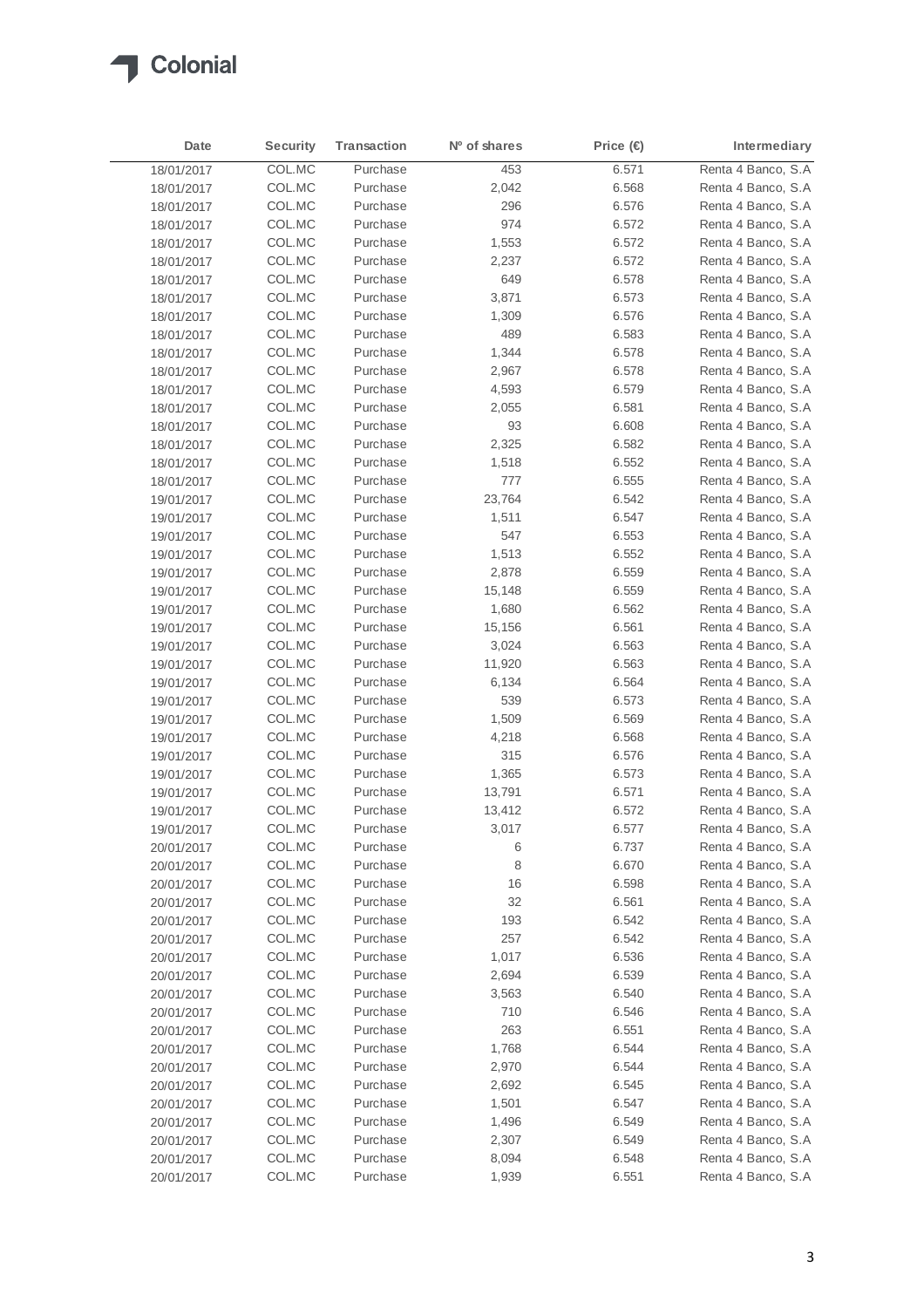

| Date                     | <b>Security</b> | <b>Transaction</b> | Nº of shares | Price (€)      | Intermediary                             |
|--------------------------|-----------------|--------------------|--------------|----------------|------------------------------------------|
| 20/01/2017               | COL.MC          | Purchase           | 5,392        | 6.550          | Renta 4 Banco, S.A                       |
| 20/01/2017               | COL.MC          | Purchase           | 3,323        | 6.552          | Renta 4 Banco, S.A.                      |
| 20/01/2017               | COL.MC          | Purchase           | 1,327        | 6.556          | Renta 4 Banco, S.A                       |
| 20/01/2017               | COL.MC          | Purchase           | 8,598        | 6.554          | Renta 4 Banco, S.A                       |
| 20/01/2017               | COL.MC          | Purchase           | 3,473        | 6.556          | Renta 4 Banco, S.A                       |
| 20/01/2017               | COL.MC          | Purchase           | 1,506        | 6.558          | Renta 4 Banco, S.A                       |
| 20/01/2017               | COL.MC          | Purchase           | 5,242        | 6.557          | Renta 4 Banco, S.A                       |
| 20/01/2017               | COL.MC          | Purchase           | 13,891       | 6.558          | Renta 4 Banco, S.A                       |
| 20/01/2017               | COL.MC          | Purchase           | 2,512        | 6.560          | Renta 4 Banco, S.A                       |
| 20/01/2017               | COL.MC          | Purchase           | 6,018        | 6.560          | Renta 4 Banco, S.A                       |
| 20/01/2017               | COL.MC          | Purchase           | 1,509        | 6.565          | Renta 4 Banco, S.A                       |
| 20/01/2017               | COL.MC          | Purchase           | 1,511        | 6.565          | Renta 4 Banco, S.A                       |
| 20/01/2017               | COL.MC          | Purchase           | 1,514        | 6.567          | Renta 4 Banco, S.A                       |
| 20/01/2017               | COL.MC          | Purchase           | 15,080       | 6.564          | Renta 4 Banco, S.A                       |
| 20/01/2017               | COL.MC          | Purchase           | 3,030        | 6.567          | Renta 4 Banco, S.A                       |
| 20/01/2017               | COL.MC          | Purchase           | 1,509        | 6.570          | Renta 4 Banco, S.A                       |
| 20/01/2017               | COL.MC          | Purchase           | 4,524        | 6.568          | Renta 4 Banco, S.A                       |
| 20/01/2017               | COL.MC          | Purchase           | 3,020        | 6.570          | Renta 4 Banco, S.A                       |
| 20/01/2017               | COL.MC          | Purchase           | 3,016        | 6.571          | Renta 4 Banco, S.A                       |
| 20/01/2017               | COL.MC          | Purchase           | 1,500        | 6.574          | Renta 4 Banco, S.A                       |
| 20/01/2017               | COL.MC          | Purchase           | 4,534        | 6.573          | Renta 4 Banco, S.A                       |
| 20/01/2017               | COL.MC          | Purchase           | 1,803        | 6.578          | Renta 4 Banco, S.A                       |
| 20/01/2017               | COL.MC          | Purchase           | 10,110       | 6.578          | Renta 4 Banco, S.A                       |
| 20/01/2017               | COL.MC          | Purchase           | 1,519        | 6.582          | Renta 4 Banco, S.A                       |
| 20/01/2017               | COL.MC          | Purchase           | 1,508        | 6.585          | Renta 4 Banco, S.A                       |
| 20/01/2017               | COL.MC          | Purchase           | 1,505        | 6.586          | Renta 4 Banco, S.A                       |
| 23/01/2017               | COL.MC          | Purchase           | 3,644        | 6.522          | Renta 4 Banco, S.A                       |
| 23/01/2017               | COL.MC          | Purchase           | 4,810        | 6.494          | Renta 4 Banco, S.A                       |
| 23/01/2017               | COL.MC          | Purchase           | 4,520        | 6.522          | Renta 4 Banco, S.A                       |
|                          | COL.MC          | Purchase           | 17,463       | 6.493          | Renta 4 Banco, S.A                       |
| 23/01/2017<br>23/01/2017 | COL.MC          | Purchase           | 1,768        | 6.526          | Renta 4 Banco, S.A                       |
| 23/01/2017               | COL.MC          | Purchase           | 332          | 6.503          | Renta 4 Banco, S.A                       |
|                          | COL.MC          | Purchase           | 3,420        | 6.529          | Renta 4 Banco, S.A                       |
| 23/01/2017               | COL.MC          | Purchase           | 4,241        | 6.497          | Renta 4 Banco, S.A                       |
| 23/01/2017               | COL.MC          | Purchase           | 567          | 6.538          | Renta 4 Banco, S.A                       |
| 23/01/2017               | COL.MC          | Purchase           | 4,508        | 6.497          | Renta 4 Banco, S.A                       |
| 23/01/2017               | COL.MC          | Purchase           | 7,129        | 6.531          | Renta 4 Banco, S.A                       |
| 23/01/2017               | COL.MC          | Purchase           | 9,279        | 6.498          | Renta 4 Banco, S.A                       |
| 23/01/2017<br>23/01/2017 | COL.MC          | Purchase           | 1,511        | 6.535          | Renta 4 Banco, S.A                       |
|                          | COL.MC          | Purchase           | 7,440        | 6.499          | Renta 4 Banco, S.A                       |
| 23/01/2017<br>23/01/2017 | COL.MC          | Purchase           | 982          |                | Renta 4 Banco, S.A                       |
|                          | COL.MC          | Purchase           | 3,734        | 6.539<br>6.501 | Renta 4 Banco, S.A                       |
| 23/01/2017               |                 |                    |              |                |                                          |
| 23/01/2017               | COL.MC          | Purchase           | 2,419        | 6.537          | Renta 4 Banco, S.A<br>Renta 4 Banco, S.A |
| 23/01/2017               | COL.MC          | Purchase           | 609          | 6.508          |                                          |
| 23/01/2017               | COL.MC          | Purchase           | 1,297        | 6.541          | Renta 4 Banco, S.A                       |
| 23/01/2017               | COL.MC          | Purchase           | 2,118        | 6.504          | Renta 4 Banco, S.A<br>Renta 4 Banco, S.A |
| 23/01/2017               | COL.MC          | Purchase           | 2,675        | 6.541          |                                          |
| 23/01/2017               | COL.MC          | Purchase           | 2,668        | 6.504          | Renta 4 Banco, S.A                       |
| 23/01/2017               | COL.MC          | Purchase           | 1,500        | 6.546          | Renta 4 Banco, S.A                       |
| 23/01/2017               | COL.MC          | Purchase           | 11,068       | 6.505          | Renta 4 Banco, S.A                       |
| 23/01/2017               | COL.MC          | Purchase           | 4,113        | 6.547          | Renta 4 Banco, S.A                       |
| 23/01/2017               | COL.MC          | Purchase           | 2,280        | 6.507          | Renta 4 Banco, S.A                       |
| 23/01/2017               | COL.MC          | Purchase           | 3,660        | 6.508          | Renta 4 Banco, S.A                       |
| 23/01/2017               | COL.MC          | Purchase           | 10,324       | 6.508          | Renta 4 Banco, S.A                       |
| 23/01/2017               | COL.MC          | Purchase           | 4,326        | 6.510          | Renta 4 Banco, S.A                       |
| 23/01/2017               | COL.MC          | Purchase           | 79           | 6.542          | Renta 4 Banco, S.A                       |